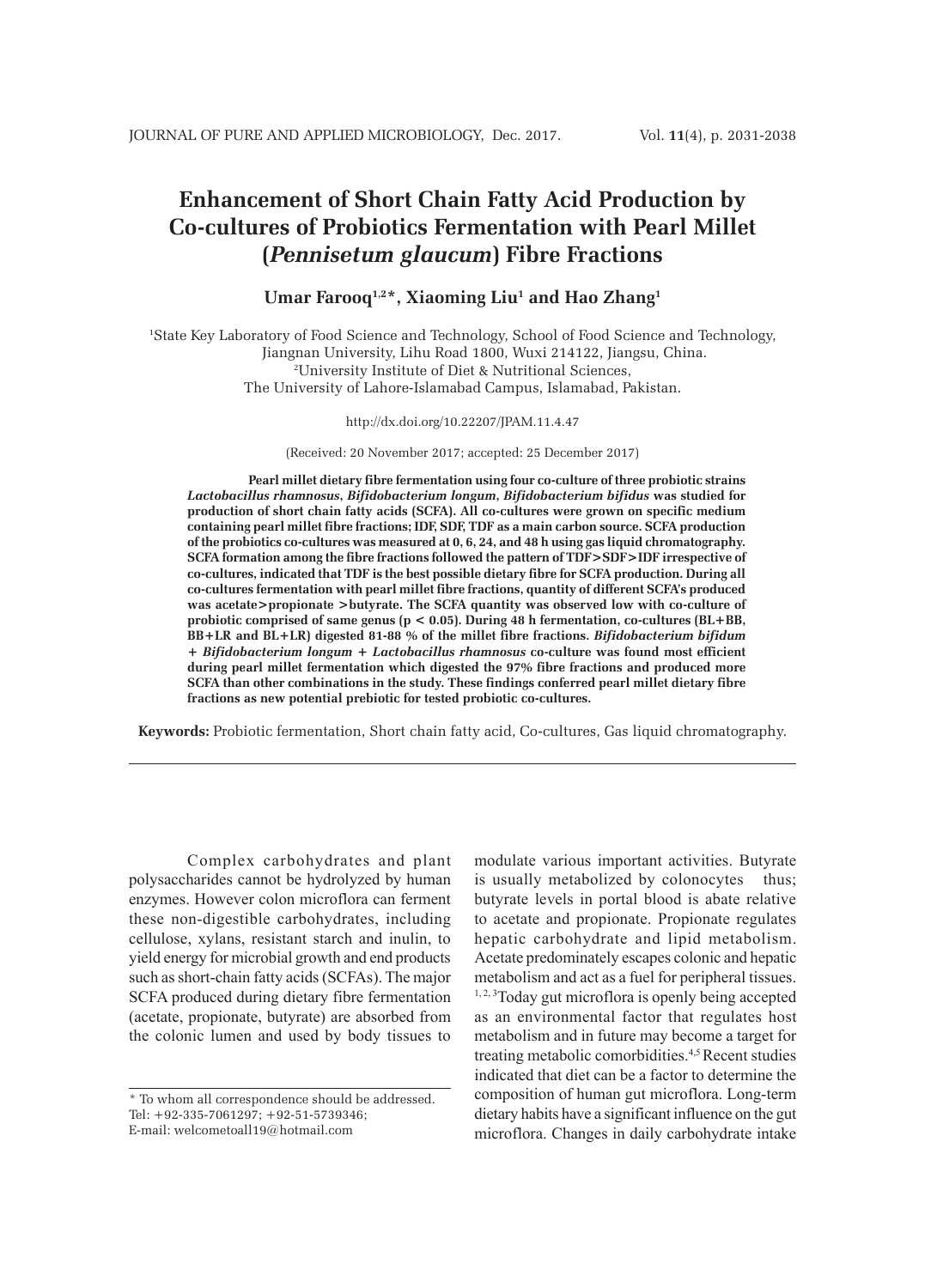may regulate specific groups of colonic bacteria over a short period of time. The types and amount of SCFAs produced, also co-relate with type of carbohydrate consumed and the composition of the gut microflora. For instance, fermentation of dietary fructans is higher when gnotobiotic mice were co-colonized with *Bacteroides thetaiotaomicron* and *Methanobrevibacter smithii* than the mice colonized with only *B. thetaiotaomicron*. *B. thetaiotaomicron* yielded more acetate and formate, and *M. smithii* utilize formate for methanogenesis.<sup>6,</sup> 7

The influence of dietary ûbres from millet as main carbon sources for fermentation using pure probiotic cultures has been reviewed to understand microûora and short chain fatty acid (SCFA) formation relation pattern.<sup>8</sup> However, the role of combination of organisms on the digestion of millet dietary ûbres and SCFA formation not been reported. Since human gut contains 300 to 400 different species of bacteria then co-cultures should provide more scope in dietary ûbres fermentation to SCFA production. This study was aimed to understand the fermentation of pearl millet ûbre and the formation of SFCA (acetate, propionate and butyrate) using co-cultures of three probiotic strains. Therefore, current study used fermentation to determine the effects of pearl millet fibre fractions on probiotics co-cultures during in vitro conditions.

The main objective was to understand the influence of the different combinations of *Lactobacillus rhamnosus* (LR), *Bifidobacterium longum* (BL) and *Bifidobacterium bifidum* (BB) on the rate of SCFA production in the media containing millet fibre fractions as the main carbon source and to determine the extent of fermentation of dietary fibre by combinations of probiotics. The results from this study will help to understand the fibre utilization and the interactions among the probiotics in the human gut.

### **MATERIALS AND METHODS**

### **Chemicals and bacterial strains**

The present study used microbiological media MRS (Oxoid, UK) for *Lactobacillus rhamnosus* and Reinforced Clostridial Medium (RCM) (Oxoid) for *Bifidobacterium bifidum* and *Biûdobacterium longum* as the cultivation media.

J PURE APPL MICROBIO*,* **11**(4), DECEMBER 2017.

The basal medium, peptone D yeast extract D fildes (PYF) solution, was taken as the carbohydrate-free medium. PYF enrichment solution was used as the growth medium for in vitro fermentation process. Probiotic bacterial strains used in this study, were obtained from Bioresource collection and research centre, food industry research and development institute Taiwan. Pure cultures of probiotic strains *Lactobacillus rhamnosus* (LR), *Bifidobacterium bifidum* (BB), *Biûdobacterium longum* (BL) were combined in a  $1:1(v/v)$  ratio to prepare four co-cultures in equal proportions. The co-cultures were termed as LR+BB, LR+BL, BB+BL and LR+BB+BL.

#### **Pearl Millet**

Pearl millet (*pennisetum glaucum*) was selected for this study based on its popularity and in order of worldwide production.

### **Estimation of soluble, insoluble and total dietary ûbre**

Pearl millet samples were analyzed for soluble, insoluble and total dietary ûbre fractions using total dietary fibre assay kit from Megazyme international (Wicklow, Irland). 8,9

### **Fermentation substrate**

Pearl millet dietary ûbre fractions (TDF, IDF and SDF) were used as the main substrates for the fermentation process.

### **Cell suspension preparation**

Freeze dried cultures of *L. rhamnosus* and *B. bifidum* and *B. longum* were rehydrated by sub culturing in MRS and reinforced clostridial medium respectively under strict anaerobic condition. Anaerobic jars were used to apply anaerobic conditions. *Lactobacillus* and *Bifidobacterium* species were incubated at 37 °C for 24 h and 72 h respectively. Before in vitro fermentation, again the bacteria were pre- cultured twice in 10 mL of the respective medium containing 10gL-1 glucose as the carbon source. After incubation, the bacteria cells were harvested, washed twice with saline (0.85 % NaCl solution), and resuspended in the basal medium (PYF solution) to remove excess carbon. The suspension was then diluted to 1:10 with the basal medium.<sup>10</sup>

# **In Vitro fermentation using extracted pearl millet ûbre fractions**

Duplicate in vitro fermentation of pearl millet fibre fractions using co-cultures of *L. rhamnosus, B. bifidum* and *B. longum* was carried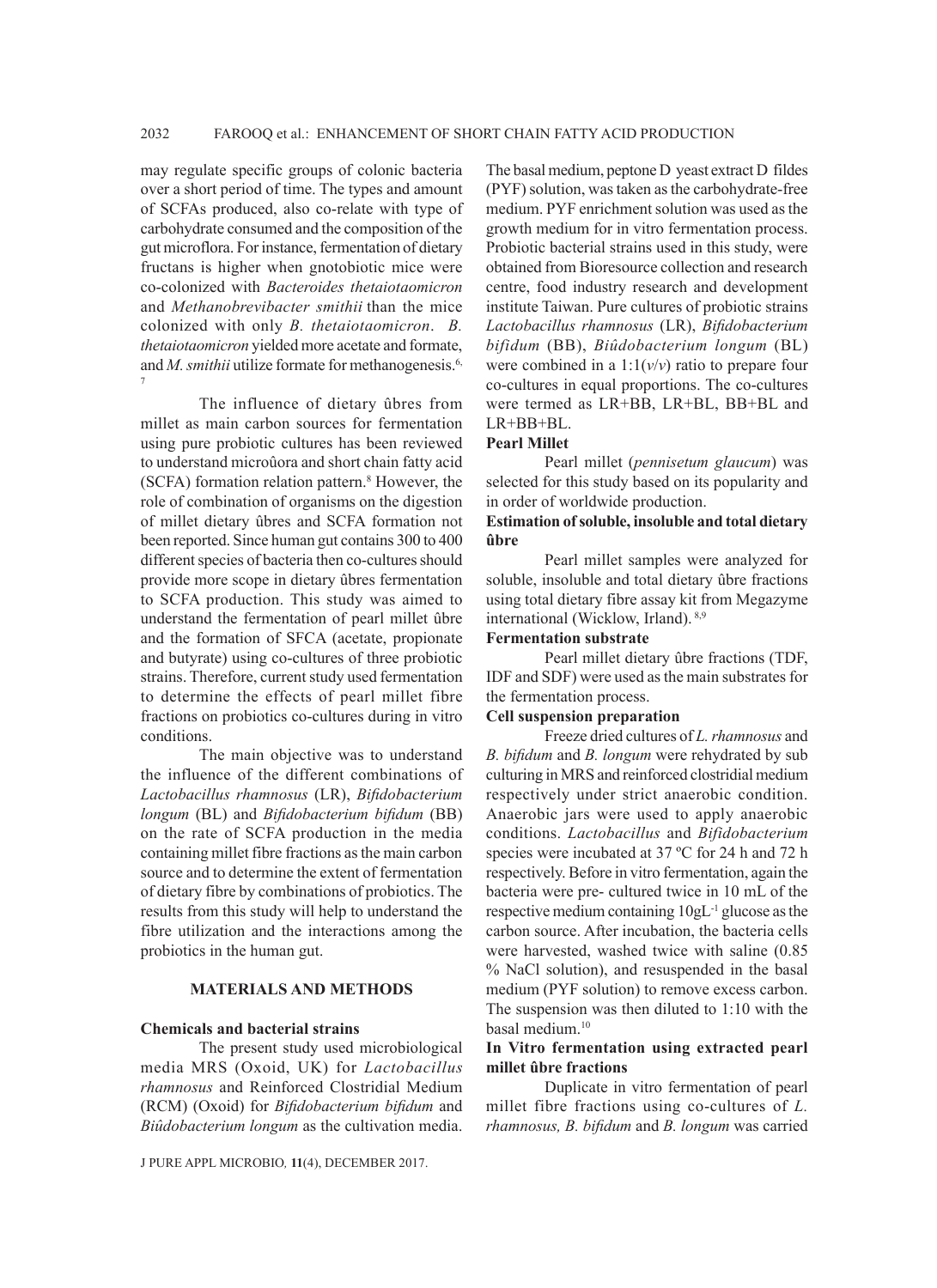out in sterile 100 mL bottles. Each bottle contained culture medium, substrate and tested probiotic culture. Culture medium (60mL) and 1% (vD v, 0.6mg ) substrate (extracted TDF, SDF and IDF from pearl millet) was added to each bottle, and sealed for 24 h for complete hydration of ûbre before adding the inoculum. The bottles were incubated at 37°C for 2 h prior to inoculation. Then 1h before inoculation, the bottles were placed in a 37°C shaking water bath. A reducing solution (1.6 mL) was added, and sealed with rubber stoppers. Inoculum 6 mL (10 %( $\rm v D \dot{v}$ )<sup>9</sup> of the bacterial suspension  $(10<sup>7</sup>$  cfu mL<sup>-1</sup>of all the cultures) was added to each bottle and fermentation was conducted under strict anaerobic conditions at 37°C.Strict anaerobic conditions were maintained using anaerobic jars (Anearobic plus system; Oxoid, Dioxo, Prague). Anaerobic jars were equipped with palladium catalysts (Oxoid) and ûlled with  $CO<sub>2</sub>$ D H<sub>2</sub> (10 D 90%) by gas packs (Merck, Darmstad, Germany).A volume (2 mL) and (5mL) of aliquots was removed at 0, 6, 24 and 48 h for SCFA and fibre analysis respectively. Microbial growth was stopped by adding 1 mL of  $10 \text{ g L}^{-1}$  copper sulphate. Gas packs were replaced after each removal of aliquots.

### **Determination of SCFA**

Analysis of SCFA was conducted using a modiûed method.11 Duplicate aliquot samples were thawed for 30 min, and centrifuged at 5000  $_{\rm g}$  at room temperature. The supernatant (0.75 mL) was transferred to a sterile vial and vortex mixed with meta-phosphoric acid (20%, 0.3 mL). Vials were incubated with meta-phosphoric acid at room temperature for 30 min. After which samples were centrifuged for 20 min at 20 000  $_{\rm g}$  for 10 min. The supernatant was analyzed for SCFA by GLC. Conditioned were maintained as described.<sup>6</sup> Packard model 5890 series 11 gas chromatography and a HP–innowax, 30m×25mm×25 µm column at an initial temperature of 60°C and ûnal temperature of 250°C.Flow rates of nitrogen, hydrogen and air were 20, 30 and 275 mL min<sup>-1</sup>respectively.

**Calculation to determine the SCFA concentration (mM 100 mL-1)**

Peak area of the SCFA<sup>\*</sup>xinternal standard concentration per 100 mL

Where  $RRF =$  relative response factor  $=$  peak

area of 1 mM of SCFAD peak area of 1.0 mM of internal standard; SCFA\* = acetic acid/propionic acid/butyric acid

### **Estimation of the indigestible percentage of total dietary fibre (after fermentation of TDF)**

The indigestible quantity of SDF and IDF was measured from 5mL of the aliquots of the fermentation broth at each time point. The sum of both SDF and IDF was considered as the indigestible amount of TDF.

# **Calculation to estimate the percentage of dry matter disappearance**

This calculation is a derived from previous formula 12.

Substrate dry matter-Residual dry matter\* -blank weight  $\frac{1}{x}$  100 Substrate dry matter

# Residual dry matter\* = sum of IDF and SDF **Statistical analysis**

The analyses were performed in duplicates and results were expressed as mean values and standard deviation. Data were analysed using the statistical analysis package of Microsoft Excel 2007.Treatment was factorially arranged with three substrates (IDF, SDF and TDF) and four lengths of fermentation (0, 6, 24 and 48h). The diûerence between the experimental groups and the control containing glucose were evaluated using *t*-student test and anova.

#### **RESULTS AND DISCUSSION**

This study focused primarily on SCFA production potential of probiotic co-cultures on different fibre fractions from pearl millet. Extracted and purified fibre fractions (IDF,SDF,TDF) of pearl millet were used as a main substrate during fermentation with four co-cultures of three probiotics strains (*L. rhamnosus*, *B. bifidum*, *B.longum*) .Similar to previous findings, the current study also used in vitro approach to understand metabolism of co-cultures and interspecies interactions with fibre due to complexity of human colon.13,14

Fermentation results of IDF, SDF, and TDF fraction of pearl millet with four co-cultures (BB+BL, BB+LR, BL+LR and BB+BL+LR) of three tested probiotics bacteria, showed a significant increase in SCFA production at different length of fermentation (Table 1(a, b, c, d). Data

J PURE APPL MICROBIO*,* **11**(4), DECEMBER 2017.

<sup>(</sup>RRF of SCFA) $\times$ peak area of the internal standard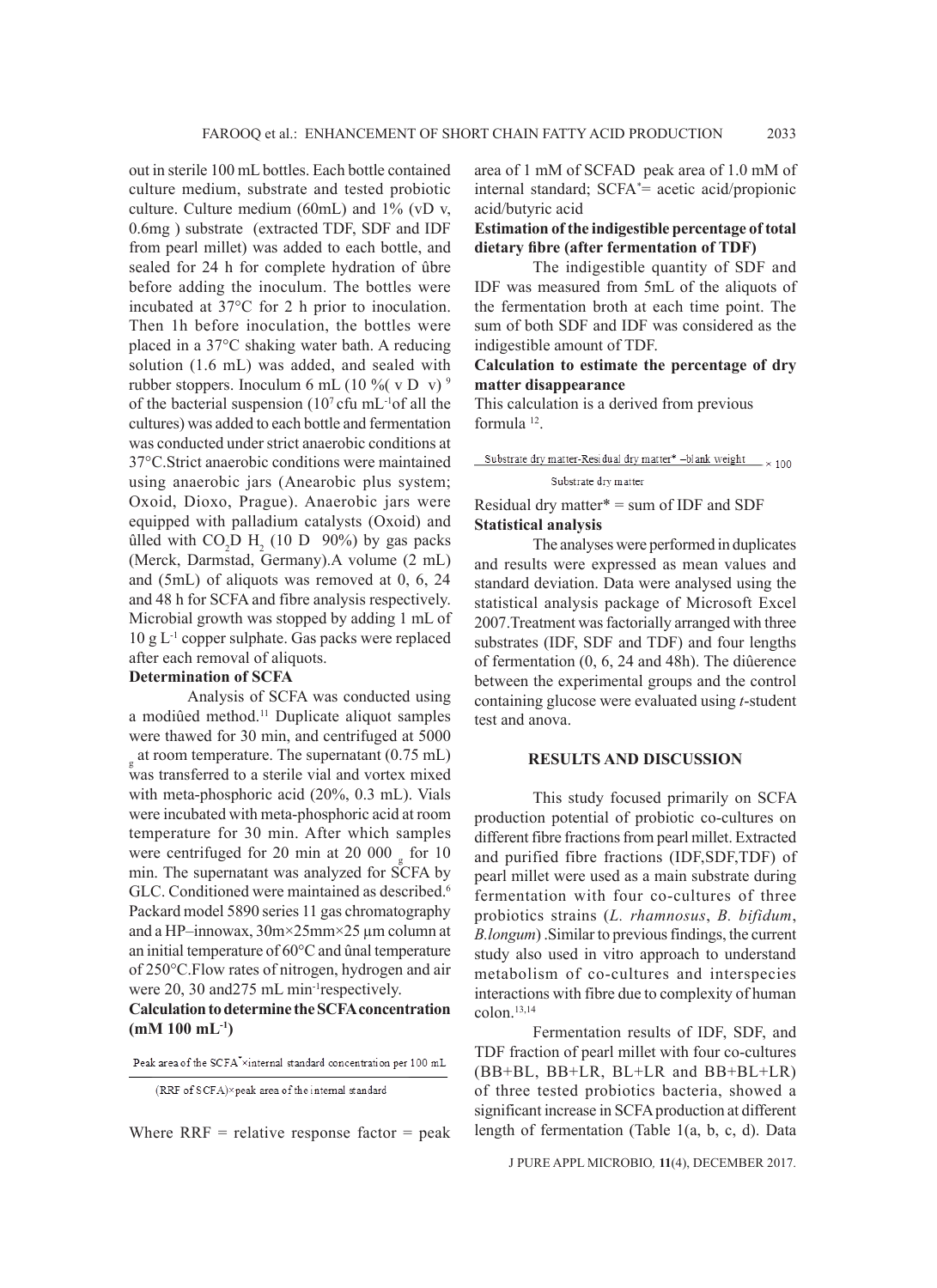| Table 1(a). Fermentation of Pearl millet fibre with probiotics co-cultures (BB+BL)<br>leading to the formation of SCFA, $(m$ Moles/100mL) at 0, 6, 24 and 48 <sup>th</sup> h | 48      |             | 0.04            |                 |                | $0.05$<br>$0.05$<br>$0.04$                          | 0.03            |                                                                                                                      |                                                                                    | 48      |             |                 |                 |                                  |                                             |
|------------------------------------------------------------------------------------------------------------------------------------------------------------------------------|---------|-------------|-----------------|-----------------|----------------|-----------------------------------------------------|-----------------|----------------------------------------------------------------------------------------------------------------------|------------------------------------------------------------------------------------|---------|-------------|-----------------|-----------------|----------------------------------|---------------------------------------------|
|                                                                                                                                                                              | 24      |             | 0.03            | 0.04            |                | $0.05$<br>0.04                                      | 0.03            |                                                                                                                      |                                                                                    | 24      |             | 0.03            | 0.03            |                                  | 0.04                                        |
|                                                                                                                                                                              | $\circ$ | Butyrate    | 0.02            | 0.03            |                | 0.04                                                | 0.03            |                                                                                                                      |                                                                                    | $\circ$ | Butyrate    | 0.02            | 0.02            | 0.03                             | 0.03                                        |
|                                                                                                                                                                              | 0       | Propionate  | 0.02            | 0.02            |                | $0.02$<br>$0.02$                                    | 0.02            |                                                                                                                      |                                                                                    | $\circ$ | Propionate  | 0.02            | 0.02            |                                  | $0.02$<br>$0.02$                            |
|                                                                                                                                                                              | 48      |             | 0.06            | 0.07            |                | $\begin{array}{c} 0.10 \\ 0.10 \\ 0.05 \end{array}$ |                 |                                                                                                                      |                                                                                    | 48      |             | 0.06            | $0.06$<br>0.08  |                                  | 0.05                                        |
|                                                                                                                                                                              | 24      |             | 0.06            | 0.07            |                | $0.10$<br>$0.10$<br>$0.05$                          |                 |                                                                                                                      |                                                                                    | 24      |             | 0.05            | 0.06            | 0.08                             | 0.05                                        |
|                                                                                                                                                                              | $\circ$ |             | 0.04            | 0.05            |                | $0.06$<br>0.06                                      | 0.04            |                                                                                                                      | to the formation of SCFA, $(m \text{ Moles}/100 \text{mL})$ at 0, 6, 24 and 48th h | $\circ$ |             | 0.04            | 0.04            | 0.05<br>0.05                     | 0.04                                        |
|                                                                                                                                                                              | $\circ$ |             | 0.03            | 0.04            |                | 0.04                                                | 0.04            |                                                                                                                      |                                                                                    | $\circ$ |             | 0.03            | 0.03            | 0.03                             | $\begin{array}{c} 0.03 \\ 0.03 \end{array}$ |
|                                                                                                                                                                              | 48      |             | $.83 \pm 0.03$  | $1.98 + 0.02$   | $2.02\pm0.02$  | $10.0766$ .                                         | $.22 \pm 0.02$  |                                                                                                                      |                                                                                    | 48      |             | $3.20 + 0.02$   | $3.34 \pm 0.02$ | $4.18 + 0.02$<br>$3.54 \pm 0.02$ | $1.27 \pm 0.02$                             |
|                                                                                                                                                                              | 24      |             | $-640.01$       | $.76 \pm 0.01$  | $.84 \pm 0.01$ | $.90 \pm 0.02$                                      | $1.22 \pm 0.02$ | le 1(b). Fermentation of Pearl millet fibre with probiotics co-cultures (BB+LR) leading                              |                                                                                    | 24      |             | $3.16 \pm 0.02$ | $3.28 + 0.01$   | $3.74 \pm 0.02$<br>$2.90 + 0.02$ | $1.27 \pm 0.02$                             |
|                                                                                                                                                                              | $\circ$ | Acetate     | $1.35 \pm 0.01$ | $1.43 \pm 0.01$ | $.50 \pm 0.01$ | $1.57 + 0.03$                                       | $0.21 \pm 0.01$ | Tabl                                                                                                                 |                                                                                    |         | Acetate     | $1.41 \pm 0.03$ | $1.53 \pm 0.02$ | $0.0485$ .<br>$2.15 \pm 0.0$     | $1.26 \pm 0.0$                              |
|                                                                                                                                                                              | 0       |             | $0.26 + 0.02$   | $0.29 + 0.01$   | $0.30 + 0.03$  | 0.25                                                | $0.24 + 0.02$   | Results are expressed as the mean value of two trials±standard error. Standard error less than 0.01 was not included |                                                                                    | $\circ$ |             | $0.28 + 0.01$   | $0.29 + 0.01$   | $0.30 + 0.02$<br>$0.31 + 0.02$   | $0.22 \pm 0.01$                             |
|                                                                                                                                                                              | Ξ       | <b>SCFA</b> | Ĕ               | SDF             | Ë              | Glucose                                             | Control         |                                                                                                                      |                                                                                    | Ξ       | <b>SCFA</b> | Ĕ               | SDF             | Glucose<br>TDF                   | Control                                     |
|                                                                                                                                                                              |         |             |                 |                 |                |                                                     |                 |                                                                                                                      |                                                                                    |         |             |                 |                 |                                  |                                             |

Results are expressed as the mean value of two trials±standard error. Standard error less than 0.01 was not included

Results are expressed as the mean value of two trials±standard error. Standard error less than 0.01 was not included

2034 FAROOQ et al.: ENHANCEMENT OF SHORT CHAIN FATTY ACID PRODUCTION

J PURE APPL MICROBIO*,* **11**(4), DECEMBER 2017.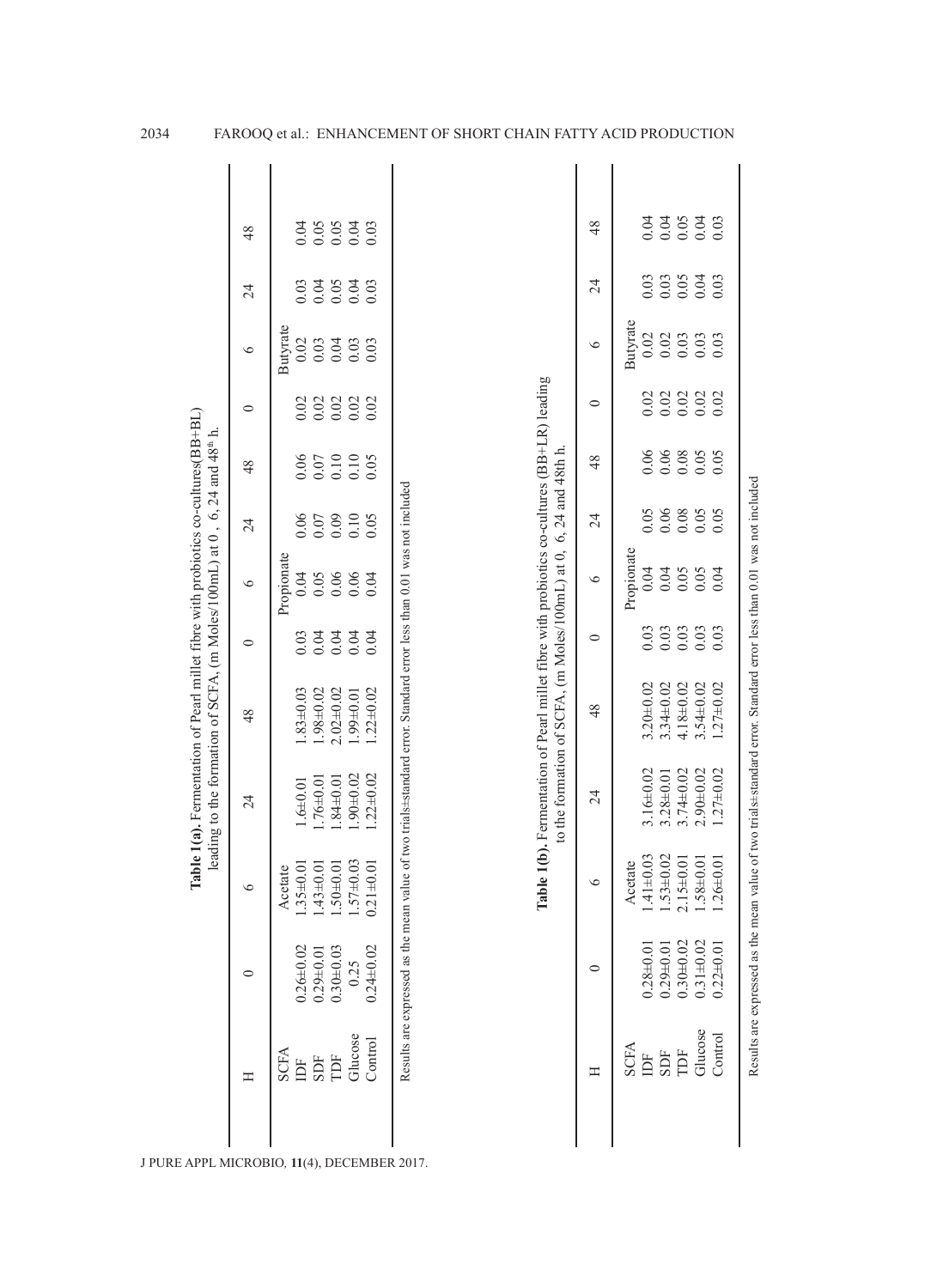| lable 1(c). Fermentation of Pearl millet fibre with probiotics co-cultures (BL+LR)<br>leading to the formation of SCFA, (m Moles/100mL) at 0,6,24 and 48th h | 48              |             |                                                                                                                                                                                                                                                                                                                                                                                             |                              | 34<br>0.05<br>0.00                       |                 | 0.03                                 |                 |               |                 |
|--------------------------------------------------------------------------------------------------------------------------------------------------------------|-----------------|-------------|---------------------------------------------------------------------------------------------------------------------------------------------------------------------------------------------------------------------------------------------------------------------------------------------------------------------------------------------------------------------------------------------|------------------------------|------------------------------------------|-----------------|--------------------------------------|-----------------|---------------|-----------------|
|                                                                                                                                                              | $\overline{24}$ |             |                                                                                                                                                                                                                                                                                                                                                                                             | 0.04<br>0.04<br>0.05<br>0.03 |                                          |                 |                                      |                 |               |                 |
|                                                                                                                                                              | $\circ$         | Butyrate    | 0.03                                                                                                                                                                                                                                                                                                                                                                                        | 0.04                         | 0.04                                     | 0.04            | 0.03                                 |                 |               |                 |
|                                                                                                                                                              | $\circ$         |             | 0.02                                                                                                                                                                                                                                                                                                                                                                                        | 0.02                         | 0.02                                     | 0.02            | 0.02                                 |                 |               |                 |
|                                                                                                                                                              | 48              | Propionate  | 0.05                                                                                                                                                                                                                                                                                                                                                                                        | 0.06                         | $0.07\,$                                 | 0.05            | 0.05                                 |                 |               |                 |
|                                                                                                                                                              | $\overline{24}$ |             |                                                                                                                                                                                                                                                                                                                                                                                             |                              | 0.06<br>0.05<br>0.05<br>$0.07\,$<br>0.05 |                 |                                      |                 |               |                 |
|                                                                                                                                                              | $\circ$         |             |                                                                                                                                                                                                                                                                                                                                                                                             |                              |                                          | 0.04            | 0.04                                 | 0.05            | 0.05          | 0.04            |
|                                                                                                                                                              | $\circ$         |             |                                                                                                                                                                                                                                                                                                                                                                                             |                              |                                          |                 | 0.03<br>0.03<br>0.03<br>0.03<br>0.03 |                 |               |                 |
|                                                                                                                                                              | 48              |             |                                                                                                                                                                                                                                                                                                                                                                                             |                              |                                          | 4.39±0.03       | $4.65 \pm 0.02$                      | $4.75 \pm 0.02$ | $3.72\pm0.01$ | $1.22 \pm 0.02$ |
|                                                                                                                                                              | $\overline{24}$ |             | <b>Table 1(d).</b> Fermentation of Pearl millet fibre with probiotics co-cultures(BB+BL+LR)<br>leading to the formation of SCFA, (m Moles/100mL) at 0,6, 24 and 48th h<br>Results are expressed as the mean value of two trials-standard error. Standard error less than 0.01 was not included<br>$4.17 \pm 0.14$<br>$3.63 + 0.02$<br>$4.41 \pm 0.02$<br>$3.33 \pm 0.02$<br>$1.16 \pm 0.01$ |                              |                                          |                 |                                      |                 |               |                 |
|                                                                                                                                                              | $\circ$         | Acetate     | $1.40 \pm 0.01$                                                                                                                                                                                                                                                                                                                                                                             | $.61 \pm 0.02$               | $12+0.02$                                | $.93 \pm 0.02$  | $.10 + 0.01$                         |                 |               |                 |
|                                                                                                                                                              | $\circ$         |             | $0.25 \pm 0.01$                                                                                                                                                                                                                                                                                                                                                                             | $0.28 + 0.01$                | $0.30 + 0.02$                            | $0.31 \pm 0.02$ | $0.22 \pm 0.03$                      |                 |               |                 |
|                                                                                                                                                              | Η               | <b>SCFA</b> | Ĕ                                                                                                                                                                                                                                                                                                                                                                                           | SDF                          | Ë                                        | Glucose         | Control                              |                 |               |                 |
|                                                                                                                                                              |                 |             |                                                                                                                                                                                                                                                                                                                                                                                             |                              |                                          |                 |                                      |                 |               |                 |

FAROOQ et al.: ENHANCEMENT OF SHORT CHAIN FATTY ACID PRODUCTION 2035

TDF 0.36±0.01 4.43±0.01 5.75±0.04 5.88±0.03 0.043 0.06 0.07 0.07 0.02 0.04 0.05 0.05 Glucose 0.30±0.01 5.32±0.06 5.49±0.12 5.13±0.03 0.03 0.05 0.06 0.05 0.02 0.04 0.04 0.04 Control 0.22±0.01 1.23±0.01 1.24±0.01 1.26±0.02 0.03 0.04 0.05 0.05 0.02 0.03 0.03 0.03

0.043  $\begin{array}{c} 0.03 \\ 0.03 \end{array}$ 

 $0.05$ <br> $0.03$ <br> $0.03$ 

 $0.05$ <br> $0.03$ <br> $0.03$ 

 $0.03$ <br> $0.03$ 

 $0.02$ <br> $0.02$ <br> $0.02$ 

 $\begin{array}{c} 0.07 \\ 0.05 \\ 0.05 \end{array}$ 

 $\begin{array}{c} 0.07 \\ 0.06 \\ 0.05 \end{array}$ 

 $0.06$ <br>0.05<br>0.04

 $5.13 \pm 0.03$ <br> $1.26 \pm 0.02$  $5.88 + 0.03$ 

 $5.75 \pm 0.04$ <br> $5.49 \pm 0.12$ <br> $1.24 \pm 0.01$ 

 $5.32 \pm 0.06$ <br>1.23 $\pm 0.01$  $4.43 + 0.01$ 

 $0.30 + 0.01$ <br> $0.22 + 0.01$  $0.36 + 0.01$ 

Glucose<br>Control  $\overline{\text{TDF}}$ 

Results are expressed as the mean value of two trials±standard error. Standard error less than 0.01 was not included

Results are expressed as the mean value of two trials±standard error. Standard error less than 0.01 was not included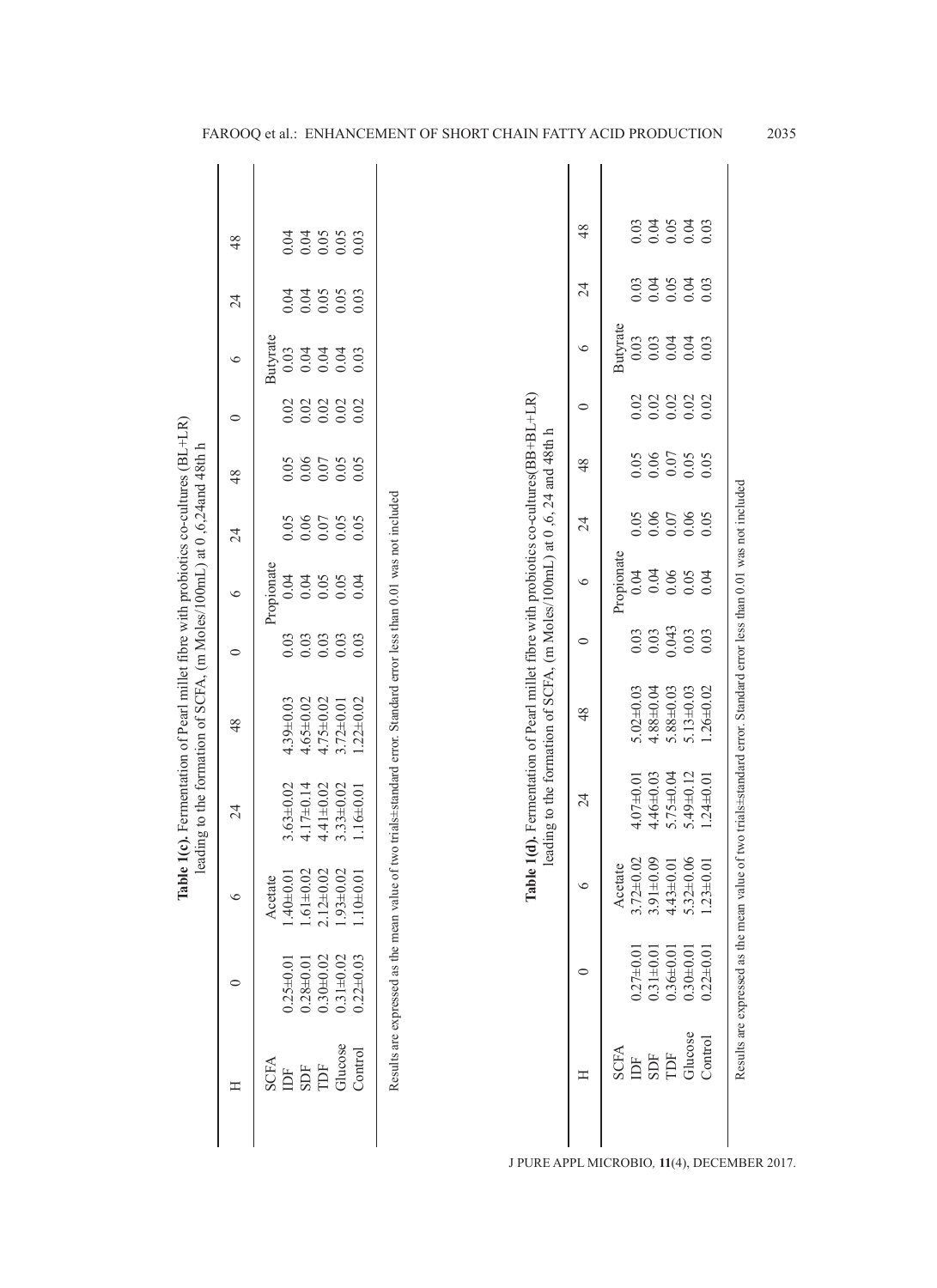shown here in the table is only for 0, 6, 24 and 48h. Each probiotic co-culture after fermentation with pearl millet ûbre fractions produced SCFA, predominantly acetate, at more than twice the level compared with the negative control, which consisted of only the growth media (without ûbre). However, no significant difference  $(p<0.5)$  was observed in propionate and butyrate production by different co-cultures. This suggested that the quantity of propionate and butyrate did not alter significantly with or without fibre using the cocultures in this experiment. Co-cultures (BB+BL) comprised of same genus yielded less quantity of SCFA (p<0.05) than BB+LR, BL+LR and BB+BL+LR (Table 1(a, b, c, d). Interestingly, cocultures of BB+BL+LR produced a significantly higher amount of SCFA as compared to all other combinations at the end of fermentation (Table 1). This result indicated that fermentation of dietary fibre might happen at faster rate if there was a compatible combination of bacteria. Lowest ratio for acetate to propionate was also noted in BB+BL than BB+LR, BL+LR and BB+BL+LR. The TDF yielded higher concentration of SCFA as compared with other ûbre fractions SDF and IDF of pearl millet. Among millet fibre fraction, amount of SCFA were formed in following pattern; TDF > SDF > IDF, irrespective of the co-cultures involved during fermentation.

Fermentation for each co-culture was measured by determining the percentage of

**Table 2.** Percentage of substrate remained after 6, 24 and  $48<sup>th</sup>$  h time point.

| Co-cultures | Н   | <b>IDF</b> | <b>SDF</b> | TDF  |
|-------------|-----|------------|------------|------|
| $BB+BL$     | 6h  | 64.9       | 59.1       | 88.0 |
|             | 24h | 32.3       | 26.2       | 49.5 |
|             | 48h | 19.0       | 13.5       | 18.4 |
| $BI + LR$   | 6h  | 60.6       | 55.5       | 87.2 |
|             | 24h | 23.7       | 22.9       | 39.8 |
|             | 48h | 12.6       | 77         | 11.7 |
| $BB+LR$     | 6h  | 54.9       | 65.8       | 85.0 |
|             | 24h | 26.2       | 23.9       | 42.7 |
|             | 48h | 14.2       | 12.0       | 10.9 |
| $BB+BI+LR$  | 6h  | 41.5       | 39.5       | 70.6 |
|             | 24h | 10.0       | 6.8        | 33.2 |
|             | 48h | 5.4        |            | 3.0  |
|             |     |            |            |      |

Result are expressed as the mean values of two trials± standard error

J PURE APPL MICROBIO*,* **11**(4), DECEMBER 2017.

substrate remained at each sample time during course of fermentation (Table 2). Co-cultures BB+BL+LR digested 100% SDF, 97% TDF and almost 94% IDF whereas BB+LR and BL+LR digested 85-88% of all pearl millet fibre fractions during fermentation. However, co-culture comprised of same genus BL+BB showed 81-83% digestion for all fibre fractions. Data shown here in the table 2 is only for 6, 24 and 48h.

Co-cultures of different genus produced significantly higher SCFA than the other bacterial combinations comprising of same genus. It might be due to co-cultures of the same genus may have a similar requirement of dietary fibre fraction which makes them prone to competition. It supported our earlier assumption that mixed bacterial co-cultures might carried out pearl millet fibre fermentation more efficiently than same genus. Similar findings were observed with cellulitic bacteria which exhibited two different microbial interactions competition and synergism.15,16 It might be due to bacteria belonged to the same genus more likely competed for the same substrate while microflora from different genus, were more likely involved synergistically.<sup>17,18</sup>The low SCFA proûle from the control fermentation flask indicated components of the medium did not contribute to SCFA. This finding was in agreement with other results obtained from various types of ûbre sources using pure cultures and co-culture.<sup>19</sup>

Acetate production in all co-cultures increased during length of fermentation. However, this trend was not found with propionate and butyrate production. Less propionate and butyrate, and almost unchanged amount of propionate and butyrate was observed from the start of the fermentation to end, indicated that tested bacteria might have used propionate and butyrate as an energy source for their survival in the coculture. The ratio of propionate and butyrate was significantly less  $(p<0.05)$  than acetate (Table 1(a, b, c, d).The SCFA production pattern was observed, acetate >propionate >butyrate for all the combinations. Ability of SDF to synthesize more SCFA than IDF and less than TDF was also in agreement with previous studies on diûerent ûbre fractions.20 Differences in the individual SCFA formation amongst various co-cultures might be due to the physiological properties of the strains, potential to ferment the substrate, or medium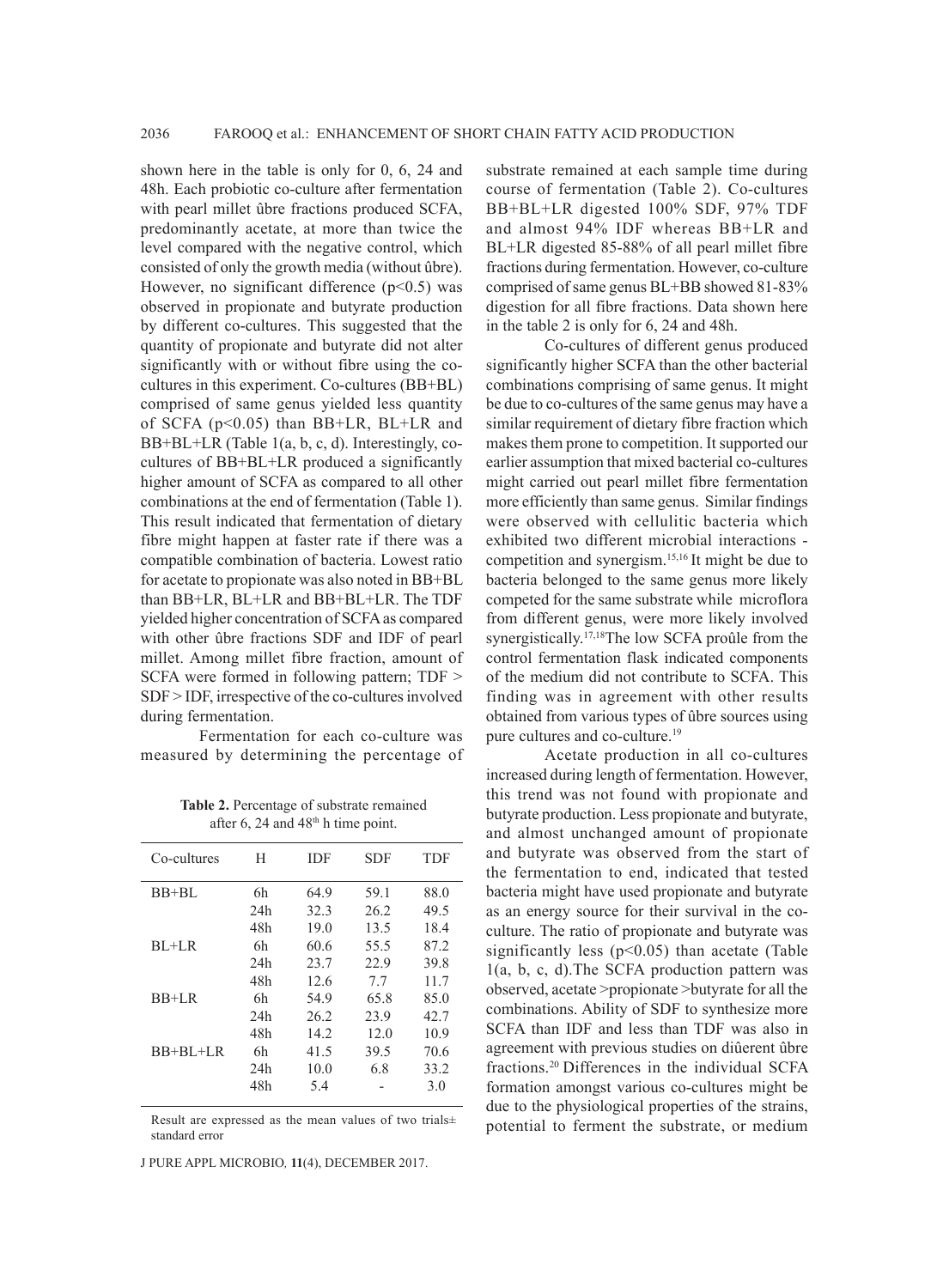compositions.21 Previous findings have reported that butyrate formation during fermentation mainly occurred from an inter conversion reaction of acetate. Butyrate might have resulted from acetate in the present study and its formation can be stimulated by enhancing acetate formation in the medium. It is significant to note how butyrate is produced from these co cultures since butyrate is the most important SCFA for human health. $22, 23$ The lower ratios between acetate to propionate is important to reduce the human serum cholesterol level.24 SDF was found a more fermentable fibre and formed higher SCFA as compared to IDF but less than TDF. It indicated that substrate had more fermentable material than the fractions. SCFA production in batch fermentation was dependent on the availability of the substrate for the digestion by microbes. 21 This study showed that co-cultures prepared from two species hydrolyzed less millet fibre fractions than BL+BB+LR, which were comprised of three species irrespective of genus.

It was evident that fermentation length and co-culture growth during course of study was enough for maximum digestion of millet fibre fractions. BB+BL+LR co-culture comprised of *Bifidobacterium bifidum*, *Bifidobacterium longum*  and *Lactobacillus rhamnosus*, was found the most efficient for all pearl millet dietary fibre fraction fermentation in terms of bye product formation and fermentation time. It even yielded a slight higher SCFA than glucose, which was used as the positive control. This was the first study which documented pearl millet fibre fraction fermentation with human faecal probiotic bacteria co-cultures, produced SCFA and involved low oxygen and highly reducing experimental conditions, were similar to human gut distal colon. That aspect helped us to assume experimental co-cultures fermentation of millet fibre occurred in gut, which strongly indicated that a millet rich diet will modulate the production of acetate in human gut. These findings suggested that all pearl millet fibre fractions produced SCFA during fermentation with all bacterial co-cultures. However, more research is needed to understand the difference in the fermentation of complex and simple structures by bacteria.

#### **ACKNOWLEDGMENTS**

This work was supported by the National Science Fund for Distinguished Young Scholars (No. 31125021), the National High Technology Research and Development Program of China (863 Program No. 2011AA100901ÿ2011AA100902), the Key program of National Natural Science Foundation of China (No. 20836003), the National Basic Research Program of China (973 Program No. 2012CB720802), the National Science and Technology Pillar Program (No.2010C0070311), the 111 project B07029, and Fundamental Research Funds for the Central Universities (JUSRP111A31 and JUSRP31103).

### **REFERENCES**

- 1. Cummings, J. H., MacFarlane G.T. The control and consequences of bacterial fermentation in the human colon. *J Appl Bacteriol.*, 1991; **70**: 443-459.
- 2. Valentina, T., Fredrik, B., Functional interactions between the gut microbiota and host metabolism. *Nature*., 2012;**489**:242-249.
- 3. John, L.R. Investigations of short-chain fatty acids in humans. *Clinic. Nutr. Suppl*., 2004;**1**:19- 23.
- 4. Mark-Herbert, C. Innovation of a new product category-functional food. *Technovat.*, 2004; **24**:713-719.
- 5. Farooq, U., Liu, X., Zhang, H. Safety aspects of *Lactococcus lactis* as a dairy starter. *J. Pure Appl. Microbiol.,* 2012; **6**:537-541.
- 6. Pai, J. S. Applications of microorganisms in food biotechnology. *Ind. J. Biotechnol.*, 2003; **2**:382- 386.
- 7. Zampa, A., Stefania, S., Roberto, F., Guido, M., Carla, O. Effects of different digestible carbohydrates on bile acid metabolism and SCFA production by human gut microflora grown in an in vitro semi-continuous culture. *Anaerobe*. , 2004; **1**:19-26.
- 8. Farooq, U., Mohsin, M., Liu, X., Zhang, H. Enhancement of Short chain fatty acid production by pure cultures of probiotics on millet fibre. *Trop. J. Pharm. Res.,* 2013; **12**(2): 189-194.
- 9. AOAC Official Method 985.29. Total dietary fibre in foods enzymatic- gravimetric method. In: Official methods of analysis, 16<sup>th</sup> edition. Arlington, VA: AOAC International., 1995:210- 211.

J PURE APPL MICROBIO*,* **11**(4), DECEMBER 2017.